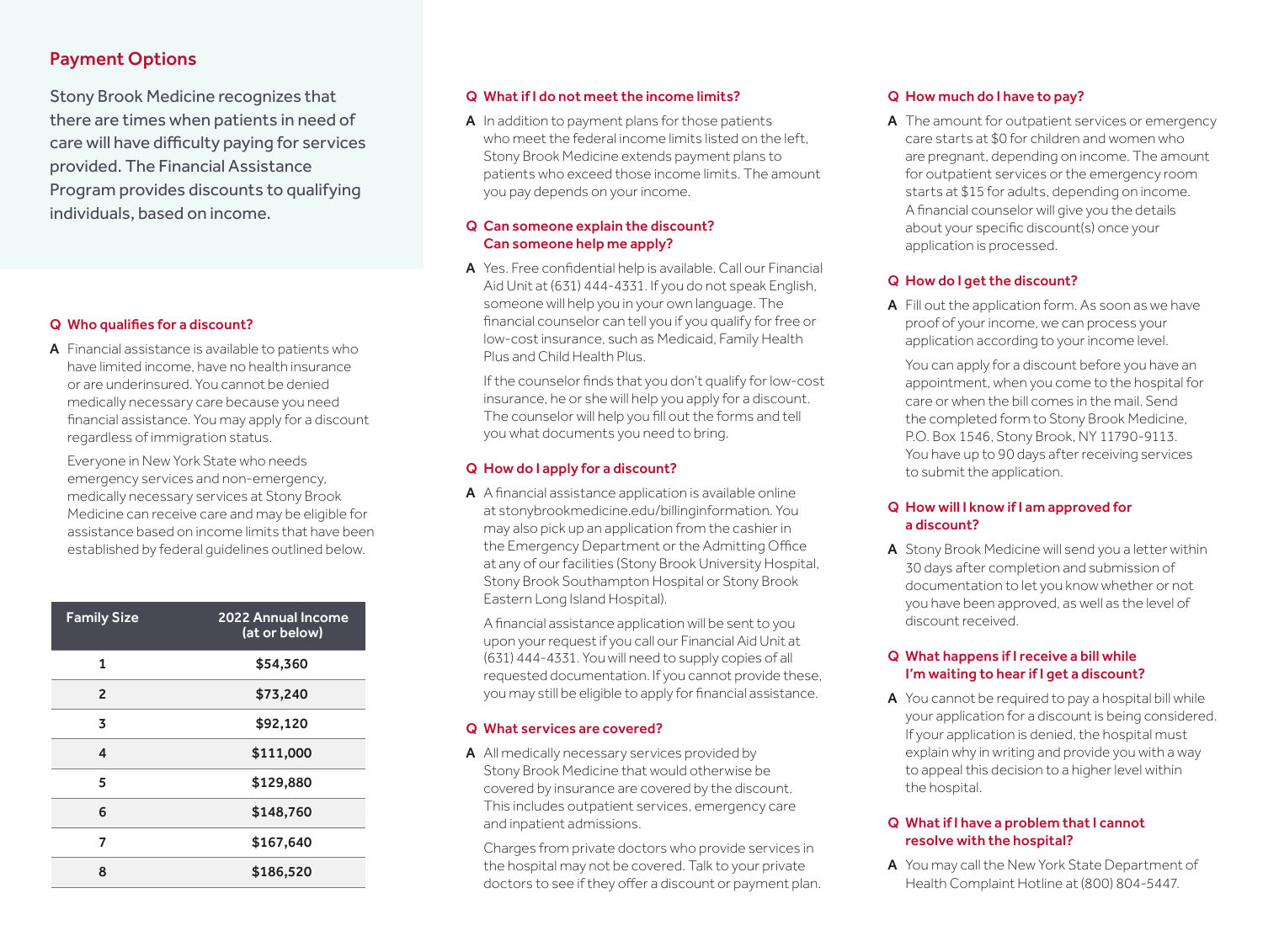

Date:

Dear Patient:

As per your request, attached please find an application for **Financial Assistance.** Please complete the attached form and return it with **COPIES** of the requested documentation in the enclosed stamped self-addressed envelope. Upon submission of your completed Financial Aid Application you may disregard your bills until receiving our final decision.

When you receive an approval, your current bills will be reduced. Our Business Office will then send your discounted bill(s) for which we will expect payment in full.

Sincerely,

Financial Aid Representative (631) 444-4331

Attach.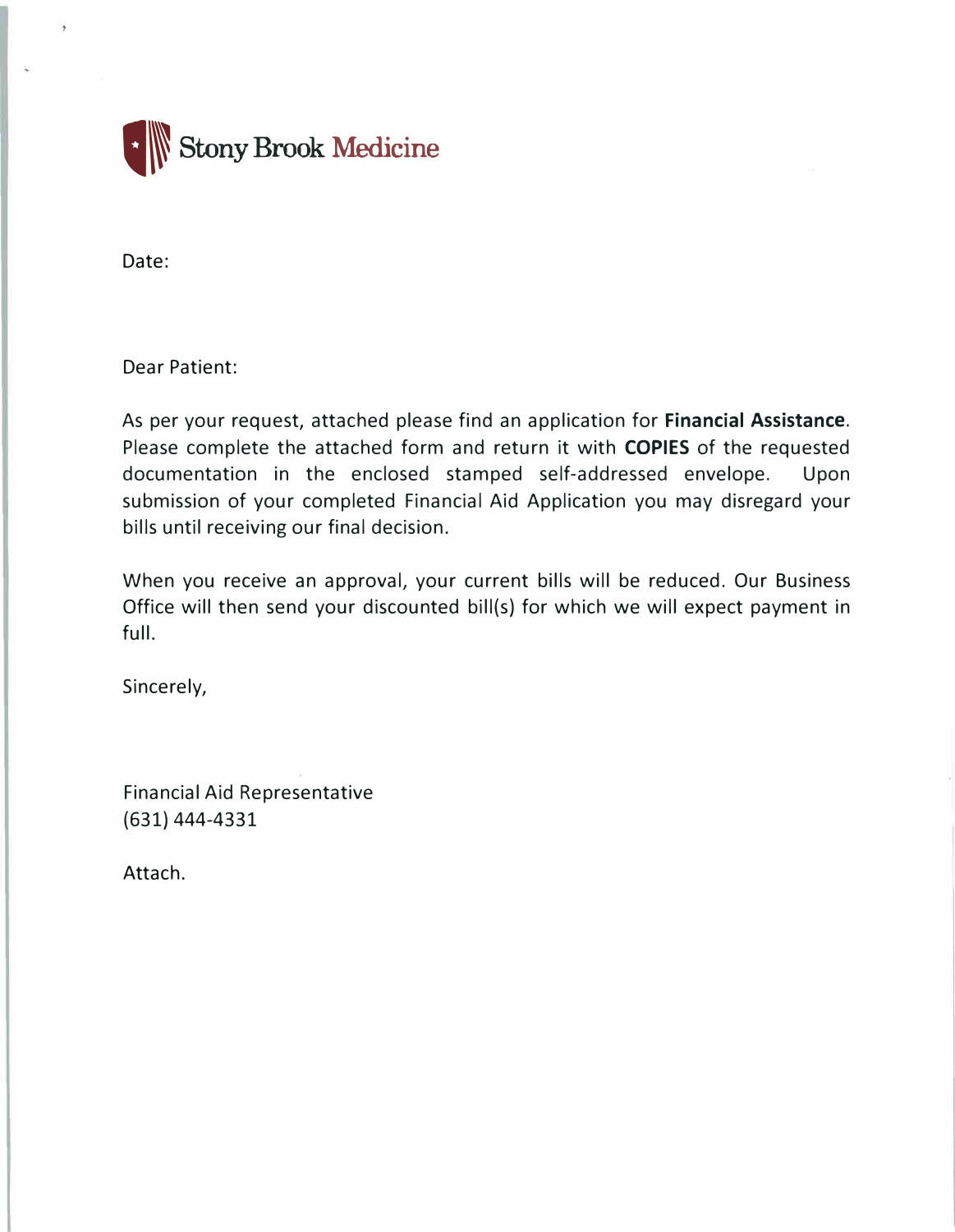

# **FINANCIAL AID APPLICATION**

## 31 Research Way East, Setauket, NY 11733-9113 (631) 444-4331

You may be eligible for financial aid. Please complete this application and mail or bring it to the Stony Brook Medicine Business Office with the requested documentation. We will advise you of our determination within 30 days receipt of the completed application. Thank you.

| Names and Birth Dates of Family Members Applying: ______________________________                                                                                                                                         |  |  |
|--------------------------------------------------------------------------------------------------------------------------------------------------------------------------------------------------------------------------|--|--|
|                                                                                                                                                                                                                          |  |  |
| Home Telephone # :______________________________Cell Phone # : _________________                                                                                                                                         |  |  |
| Insurance Information (if any)                                                                                                                                                                                           |  |  |
|                                                                                                                                                                                                                          |  |  |
|                                                                                                                                                                                                                          |  |  |
| I hereby make submit this application to Stony Brook Medicine, State University of New York at Stony<br>Brook, for consideration under the Financial Assistance Program.                                                 |  |  |
| I certify that the information contained in this application is true and correct and that the<br>documentation submitted in support of this application, as to earnings and number of dependents is<br>true and correct. |  |  |

Signature of Patient/Responsible Party Date\_